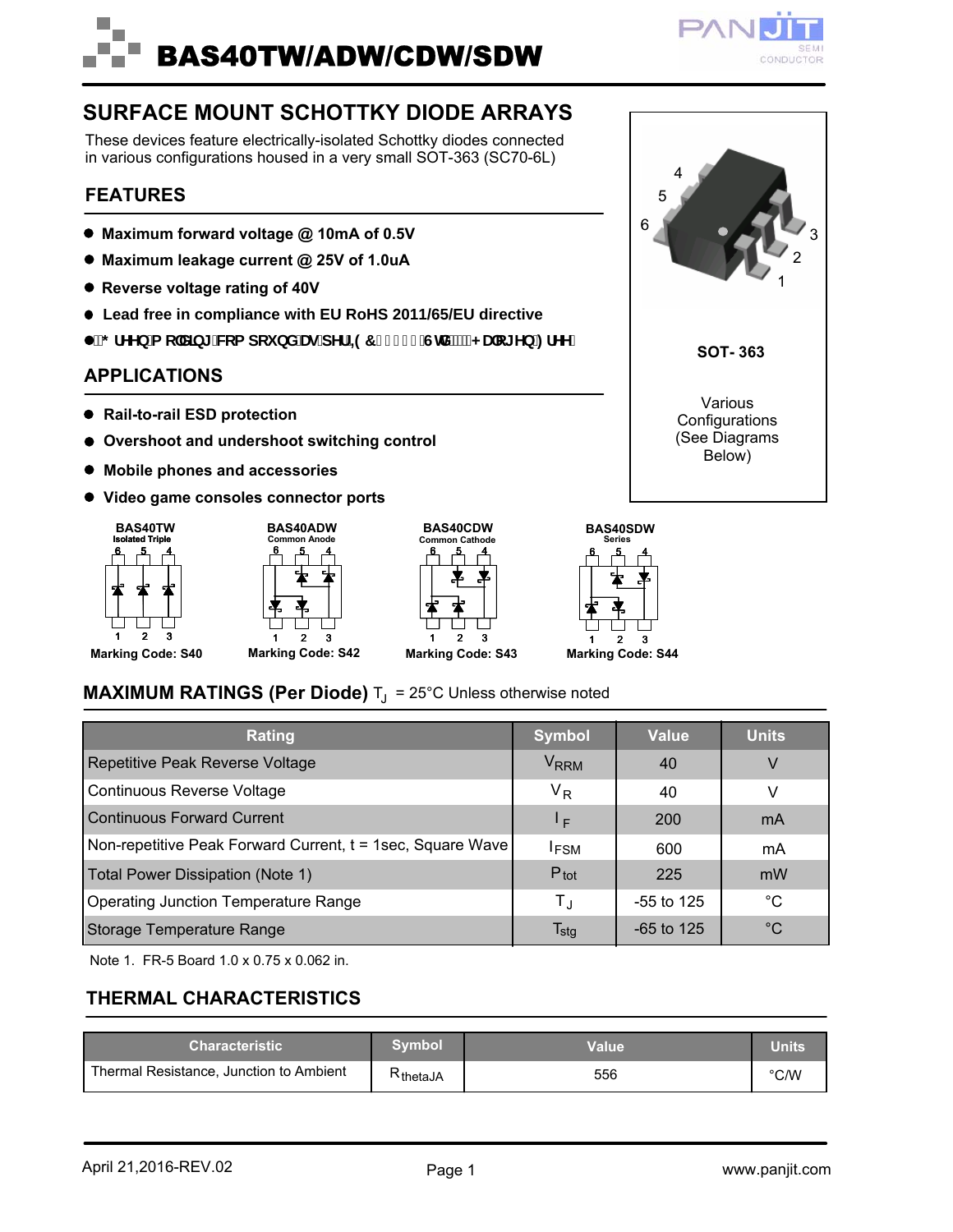

#### **ELECTRICAL CHARACTERISTICS (Per Diode)** Tj = 25°C Unless otherwise noted

| <b>Parameter</b>                               | <b>Symbol</b>             | <b>Conditions</b>                                                                      | <b>Min</b> | <b>Typ</b>                   | <b>Max</b> | <b>Units</b> |
|------------------------------------------------|---------------------------|----------------------------------------------------------------------------------------|------------|------------------------------|------------|--------------|
| Breakdown Voltage (Note 1)                     | $V_{BR}$                  | $I_{BR}$ = 10uA                                                                        | 40         |                              |            | V            |
|                                                |                           | $I_F = 1.0 \text{mA}$                                                                  |            | $\blacksquare$               | 380        |              |
| Forward Voltage (Note 1)                       | V <sub>F</sub>            | $I_F = 10mA$                                                                           |            |                              | 500        | mV           |
|                                                |                           | $I_F = 40mA$                                                                           |            | $\qquad \qquad \blacksquare$ | 1000       |              |
| Reverse Leakage Current (Note 1)               | $\mathsf{I}_{\mathsf{R}}$ | $V_R = 25V$                                                                            |            |                              | 1.0        | uA           |
| Total Capacitance                              | $C_T$                     | OVdc Bias, f = 1 MHz                                                                   |            |                              | 5.0        | pF           |
| <b>Reverse Recovery Time</b><br>(See Figure 1) | $t_{rr}$                  | $I_F$ = 10mA, $I_R$ = 10mA<br>$R_1$ = 100 Ohms;<br>measured at $I_{\text{Rrec}}$ = 1mA |            |                              | 5.0        | ns           |

Note 1. Short duration pulse to minimize self-heating effect



2. Input pulse is adjusted to  $I_{R(peak)}$  is equal to 10mA

#### **Figure 1. REVERSE RECOVERY TIME EQUIVALENT TEST CIRCUIT**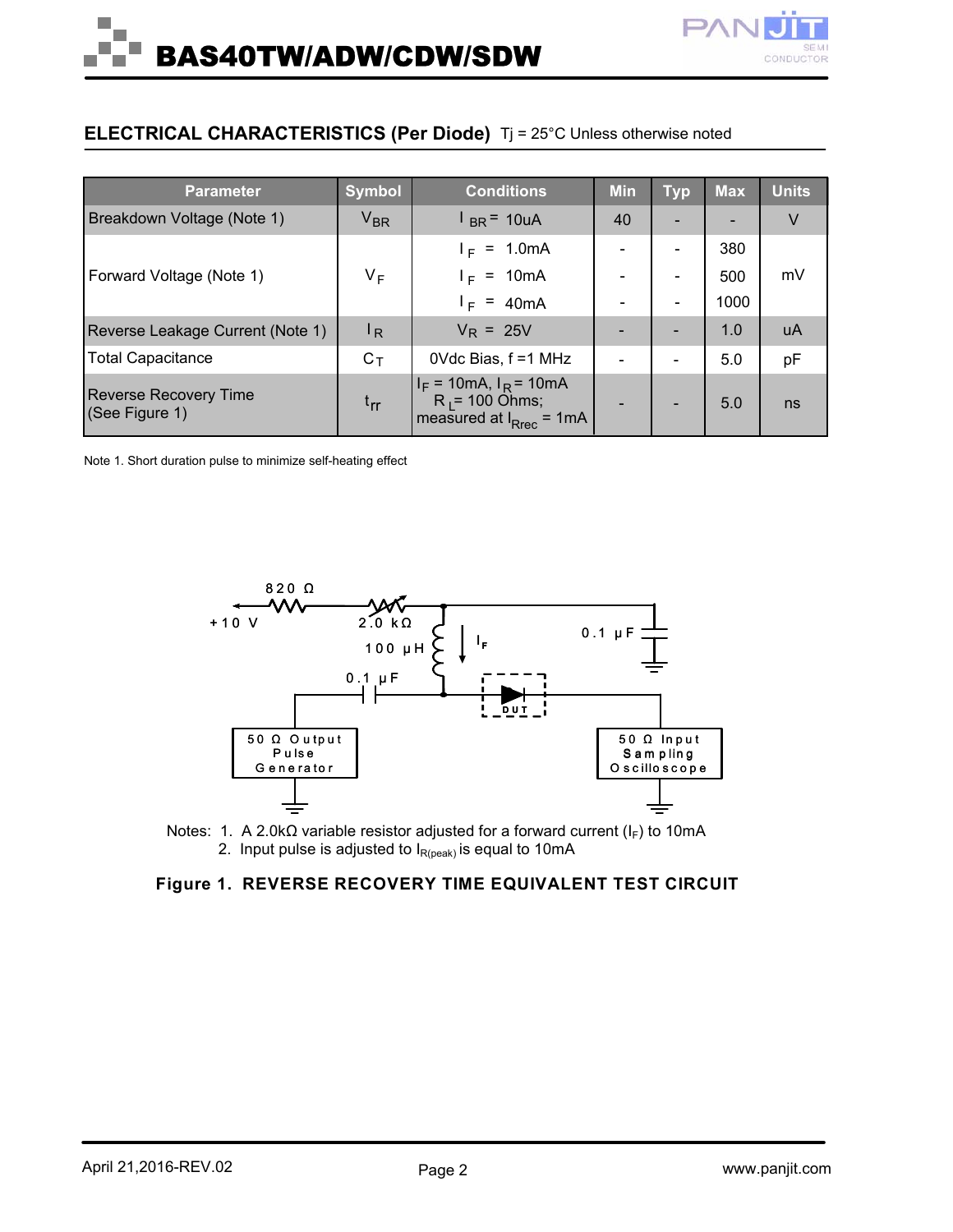





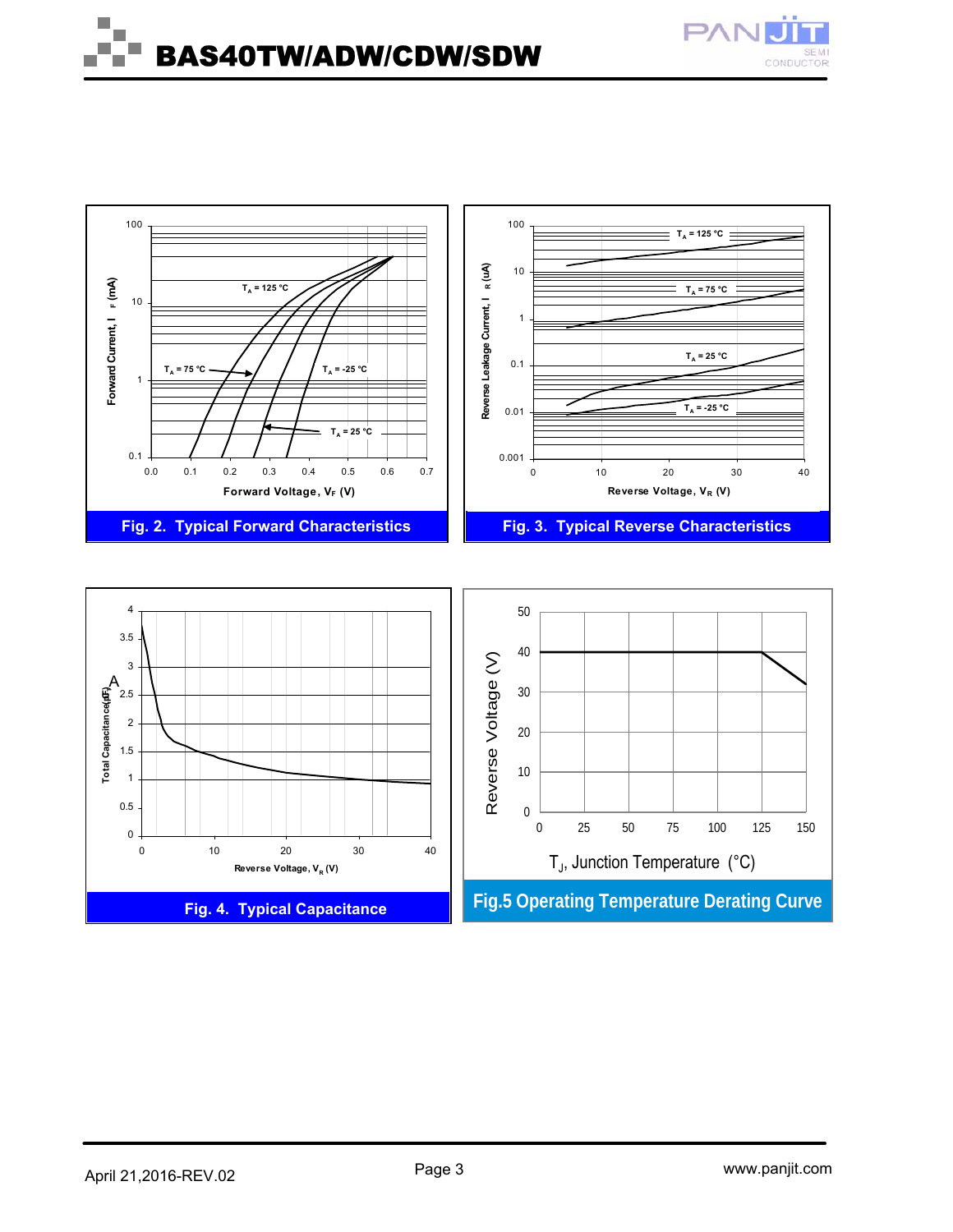

#### **PACKAGE LAYOUT AND SUGGESTED PAD DIMENSIONS**



#### **ORDERING INFORMATION**

BAS40xxx T/R7 - 7" reel, 3K units per reel

BAS40xxx T/R13 - 13" reel, 10K units per reel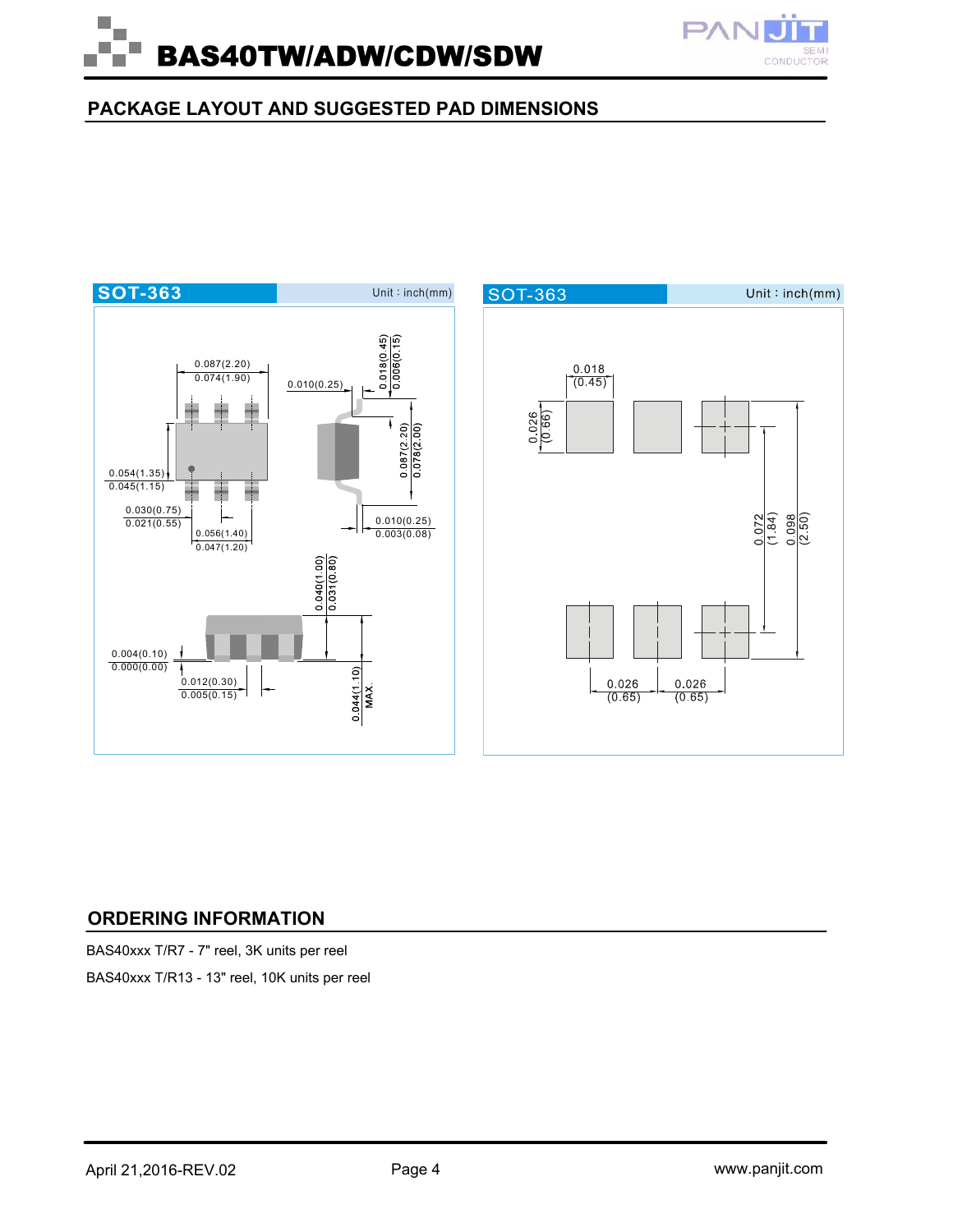

**Part No\_packing code\_Version** BAS40TW\_R1\_00001 BAS40TW\_R2\_00001

## **For example :**

## **RB500V-40\_R2\_00001**



| <b>Packing Code XX</b>                         |                      |                                            |              | <b>Version Code XXXXX</b>                            |   |               |
|------------------------------------------------|----------------------|--------------------------------------------|--------------|------------------------------------------------------|---|---------------|
| <b>Packing type</b>                            | 1 <sup>st</sup> Code | <b>Packing size code</b>                   |              | 2 <sup>nd</sup> Code HF or RoHS 1 <sup>st</sup> Code |   | 2nd~5th Code  |
| <b>Tape and Ammunition Box</b><br>(T/B)        | A                    | N/A                                        | 0            | <b>HF</b>                                            | 0 | serial number |
| <b>Tape and Reel</b><br>(T/R)                  | R                    | 7"                                         |              | <b>RoHS</b>                                          | 1 | serial number |
| <b>Bulk Packing</b><br>(B/P)                   | в                    | 13"                                        | $\mathbf{2}$ |                                                      |   |               |
| <b>Tube Packing</b><br>(T/P)                   | т                    | 26mm                                       | X            |                                                      |   |               |
| <b>Tape and Reel (Right Oriented)</b><br>(TRR) | S                    | 52 <sub>mm</sub>                           | Υ            |                                                      |   |               |
| <b>Tape and Reel (Left Oriented)</b><br>(TRL)  |                      | <b>PANASERT T/B CATHODE UP</b><br>(PBCU)   | u            |                                                      |   |               |
| <b>FORMING</b>                                 | F                    | <b>PANASERT T/B CATHODE DOWN</b><br>(PBCD) | D            |                                                      |   |               |